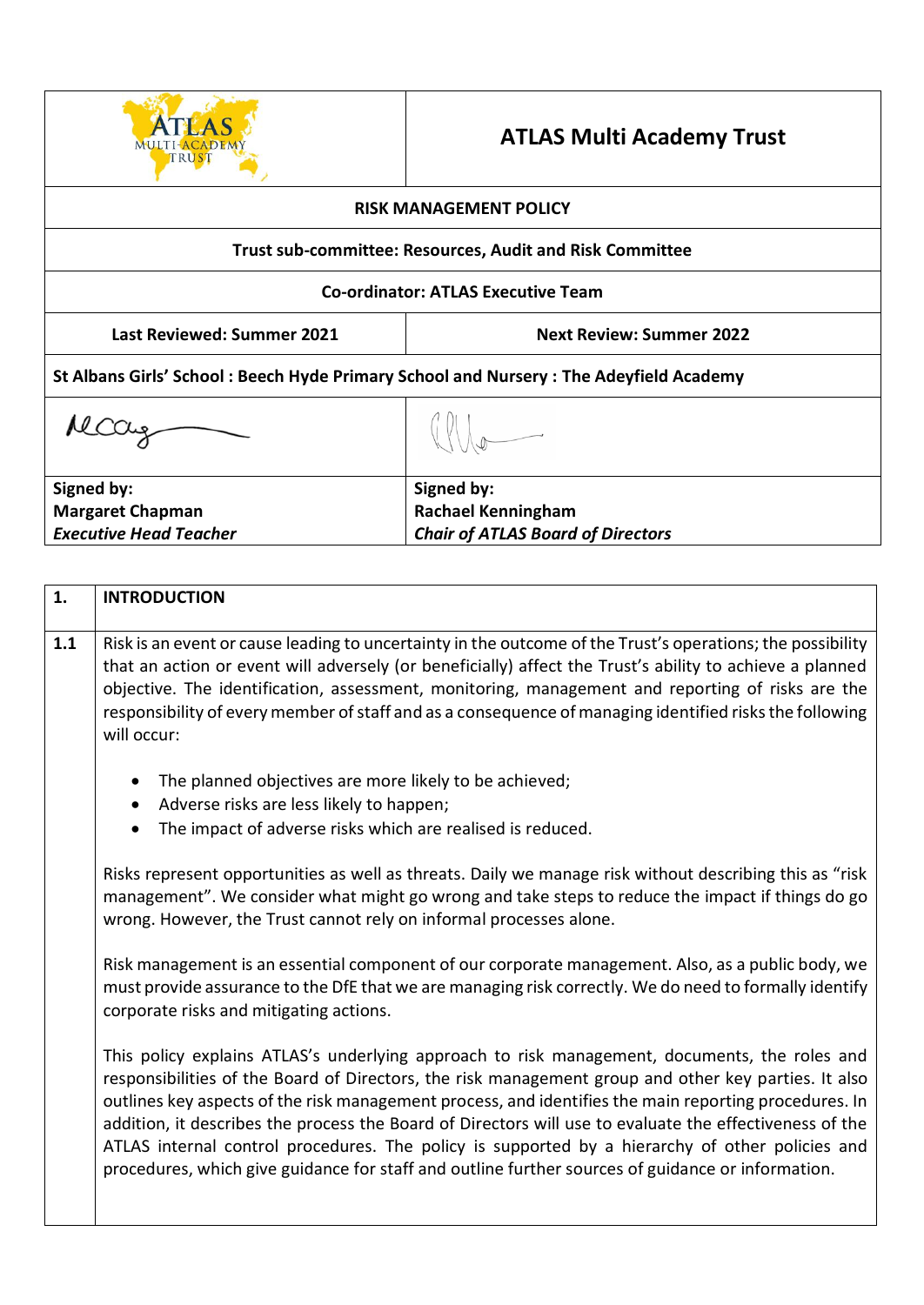| 2.  | <b>AIMS</b>                                                                                                                                                                                                                                                                                                                                                                                                                                                                                                                                                                                                                                                                                                                                                                                                                                      |
|-----|--------------------------------------------------------------------------------------------------------------------------------------------------------------------------------------------------------------------------------------------------------------------------------------------------------------------------------------------------------------------------------------------------------------------------------------------------------------------------------------------------------------------------------------------------------------------------------------------------------------------------------------------------------------------------------------------------------------------------------------------------------------------------------------------------------------------------------------------------|
| 2.1 | ATLAS will adopt, wherever possible, recommended best practice in the identification, evaluation and<br>cost effective control of business risks to ensure, as far as possible, that they are eliminated or reduced<br>to a level that is acceptable to the Board of ATLAS.                                                                                                                                                                                                                                                                                                                                                                                                                                                                                                                                                                      |
|     | Furthermore, the Trust recognises and accepts its responsibilities for the welfare of all staff, students<br>within the Trust and for visitors and contractors working on or visiting its premises or activities and<br>the impact its activities may have on third parties.                                                                                                                                                                                                                                                                                                                                                                                                                                                                                                                                                                     |
|     | Other key policies, which should be read in conjunction with this risk policy are:                                                                                                                                                                                                                                                                                                                                                                                                                                                                                                                                                                                                                                                                                                                                                               |
|     | Safeguarding and Child Protection Policy<br>Code of Conduct Policy<br>Health and Safety<br><b>GDPR related policies</b><br>$\bullet$                                                                                                                                                                                                                                                                                                                                                                                                                                                                                                                                                                                                                                                                                                             |
|     | This policy document also lays out ATLAS's specific policy in a number of risk related areas.                                                                                                                                                                                                                                                                                                                                                                                                                                                                                                                                                                                                                                                                                                                                                    |
|     | This policy and related procedures applies to ATLAS and all of its Academies.                                                                                                                                                                                                                                                                                                                                                                                                                                                                                                                                                                                                                                                                                                                                                                    |
| 3.  | <b>OBJECTIVES</b>                                                                                                                                                                                                                                                                                                                                                                                                                                                                                                                                                                                                                                                                                                                                                                                                                                |
| 3.1 | To integrate risk management into the culture of the Trust<br>$\bullet$<br>To continually raise awareness amongst all employees of the need for the management of<br>$\bullet$<br>business risk<br>To manage risk in accordance with recommended best practice<br>$\bullet$<br>To ensure compliance with legal requirements as a minimum standard<br>$\bullet$<br>To provide a framework for risk management<br>$\bullet$<br>To ensure responsibilities for risk management are clearly understood<br>To continue to respond to changing social, environmental and legislative requirements<br>To comply with risk management best practice<br>To ensure risks facing ATLAS are identified and appropriately documented<br>To provide assurance to the Trustees that risks are being adequately controlled, or identify<br>areas for improvement |
|     | To ensure action is taken appropriately in relation to accepting, mitigating, avoiding and<br>transferring risks                                                                                                                                                                                                                                                                                                                                                                                                                                                                                                                                                                                                                                                                                                                                 |
| 4.  | To prevent injury and damage wherever possible and so reduce the cost of risk.<br><b>ROLES AND RESPONSIBILITIES</b>                                                                                                                                                                                                                                                                                                                                                                                                                                                                                                                                                                                                                                                                                                                              |
| 4.1 | The Trust Board have overall responsibility for managing risk.<br><b>BM</b> - Financial Risk.<br><b>EHT - Risk to Educational Outcomes.</b><br>Chair of Trust Board - Reputational risk.<br>Vice Chair of Trust Board-Compliance Risk.<br>EHT - Health & Safety Risks.<br>The Risk Register must be formally reviewed each term by the Directors, Executive and Non-Executive<br>who have responsibility for an area of risk. The Risk Register is a standing item on the Trust Board's<br>agenda and they will monitor the identification and mitigation of risk within ATLAS.                                                                                                                                                                                                                                                                  |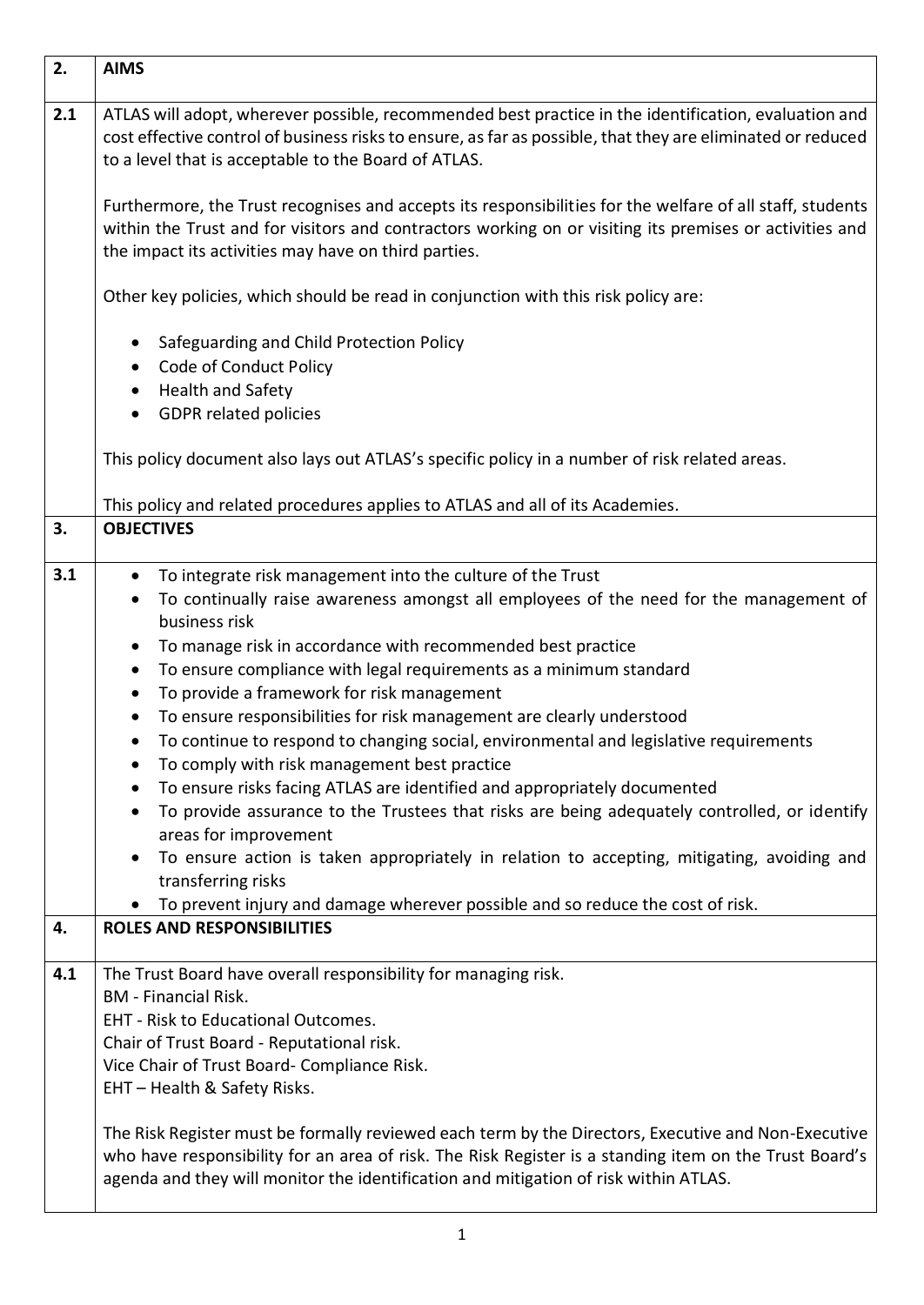| 5.  | <b>IDENTIFICATION OF RISKS</b>                                                                     |                                                                                                                                                                                                                                                                                                                                                                                                                                                                                                                                                                                                                                                                                                                                                                                       |                 |                         |                |                          |               |
|-----|----------------------------------------------------------------------------------------------------|---------------------------------------------------------------------------------------------------------------------------------------------------------------------------------------------------------------------------------------------------------------------------------------------------------------------------------------------------------------------------------------------------------------------------------------------------------------------------------------------------------------------------------------------------------------------------------------------------------------------------------------------------------------------------------------------------------------------------------------------------------------------------------------|-----------------|-------------------------|----------------|--------------------------|---------------|
| 5.1 | $\bullet$<br>$\bullet$<br>$\bullet$<br>$\bullet$<br>$\bullet$                                      | The Risk Management Standard states that risk identification should be approached in a methodical<br>way, to ensure that all significant activities have been identified and all the risks flowing from these<br>activities have been defined.<br>Our approach to risk management is linked to eight key aims:<br>Control risk to create capacity for sustainable and managed growth<br>Provide efficient central support for the trust<br><b>Exceptional outcomes for learners</b><br>Outstanding staff, leadership and management<br>Outstanding buildings fit for the future<br>Financial strength<br>Outstanding well-being of all in our community                                                                                                                               |                 |                         |                |                          |               |
|     | Compliance<br>$\bullet$                                                                            |                                                                                                                                                                                                                                                                                                                                                                                                                                                                                                                                                                                                                                                                                                                                                                                       |                 |                         |                |                          |               |
| 6.  |                                                                                                    | The structure and organisation of ATLAS's risk register seeks to ensure that all significant objectives<br>and activities have been identified and the risks associated with each area have been identified.<br><b>Academy Specific Risks:</b><br>Academy leadership teams will identify any additional Academy specific risks not covered by the Trust.<br>These risks will either be added to the other registers or placed on an Academy Risk Register. Each of<br>these risks registers will identify the mitigation or avoidance strategies to be used and the owner of<br>each risk. The registers will be updated during the year if significant new risks are identified. The Head<br>teacher of School will inform the EHT of these new risks.<br><b>EVALUATION OF RISKS</b> |                 |                         |                |                          |               |
| 6.1 | The Risk Management Standard states that risks should be evaluated against agreed criteria to make |                                                                                                                                                                                                                                                                                                                                                                                                                                                                                                                                                                                                                                                                                                                                                                                       |                 |                         |                |                          |               |
|     |                                                                                                    | decisions about the significance of risks to the organisation. The Academy uses a 5x5 matrix to assess<br>impact and probability as, high, medium or low, as illustrated in the diagram below:                                                                                                                                                                                                                                                                                                                                                                                                                                                                                                                                                                                        |                 |                         |                |                          |               |
|     |                                                                                                    | Likelihood                                                                                                                                                                                                                                                                                                                                                                                                                                                                                                                                                                                                                                                                                                                                                                            |                 |                         |                |                          |               |
|     | <b>Severity</b><br>score                                                                           | $\mathbf{1}$                                                                                                                                                                                                                                                                                                                                                                                                                                                                                                                                                                                                                                                                                                                                                                          | 2               | $\overline{\mathbf{3}}$ | 4              | 5                        | Key           |
|     |                                                                                                    | Rare                                                                                                                                                                                                                                                                                                                                                                                                                                                                                                                                                                                                                                                                                                                                                                                  | <b>Unlikely</b> | <b>Possible</b>         | <b>Likely</b>  | <b>Almost</b><br>certain | <b>High</b>   |
|     | 5<br>Catastrophic                                                                                  | 5                                                                                                                                                                                                                                                                                                                                                                                                                                                                                                                                                                                                                                                                                                                                                                                     | 10              | 15                      | 20             | 25                       | <b>Medium</b> |
|     | 4 Major                                                                                            | $\overline{4}$                                                                                                                                                                                                                                                                                                                                                                                                                                                                                                                                                                                                                                                                                                                                                                        | 8               | 12                      | 16             | 20                       | Low           |
|     | 3 Moderate                                                                                         | 3                                                                                                                                                                                                                                                                                                                                                                                                                                                                                                                                                                                                                                                                                                                                                                                     | $6\overline{6}$ | 9                       | 12             | 15                       | Negligible    |
|     | 2 Minor                                                                                            | $\overline{2}$                                                                                                                                                                                                                                                                                                                                                                                                                                                                                                                                                                                                                                                                                                                                                                        | $\overline{4}$  | $6\overline{6}$         | 8              | 10                       |               |
|     | 1 Negligible                                                                                       | $\mathbf{1}$                                                                                                                                                                                                                                                                                                                                                                                                                                                                                                                                                                                                                                                                                                                                                                          | $\overline{2}$  | $\overline{3}$          | $\overline{4}$ | $\overline{5}$           |               |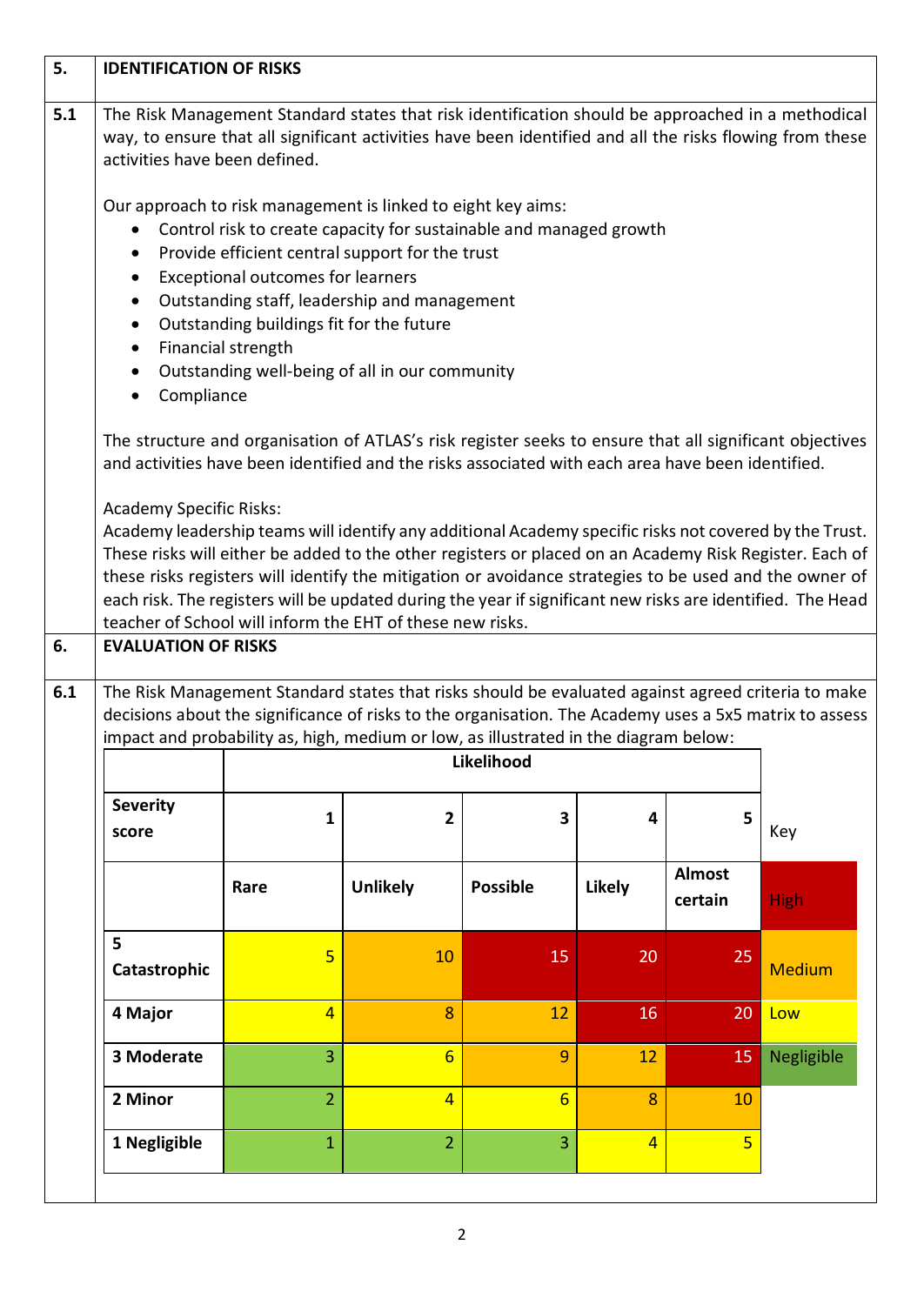| 7.1 |                                                                                                                                                                                                                                                                                                                                                                                                                                   |                                                                                                                                                                                        |                                                                                                     |  |  |
|-----|-----------------------------------------------------------------------------------------------------------------------------------------------------------------------------------------------------------------------------------------------------------------------------------------------------------------------------------------------------------------------------------------------------------------------------------|----------------------------------------------------------------------------------------------------------------------------------------------------------------------------------------|-----------------------------------------------------------------------------------------------------|--|--|
|     | Impact                                                                                                                                                                                                                                                                                                                                                                                                                            | <b>Description</b>                                                                                                                                                                     |                                                                                                     |  |  |
|     | High                                                                                                                                                                                                                                                                                                                                                                                                                              | The impact will be significant, for example, the school is burnt down;<br>Has significant stakeholder concern.<br>Has a significant impact on the strategy or on teaching and learning |                                                                                                     |  |  |
|     | <b>Medium</b>                                                                                                                                                                                                                                                                                                                                                                                                                     | The impact will be moderate;<br>Has no more than a moderate impact on strategy or on teaching and<br>learning;<br>Moderate stakeholder concern.                                        |                                                                                                     |  |  |
|     | Low                                                                                                                                                                                                                                                                                                                                                                                                                               | The financial impact is likely to be low;<br>Has a low impact on strategy;<br>Low stakeholder concern.                                                                                 |                                                                                                     |  |  |
| 8.  | PROBABILITY OF RISK OCCURING                                                                                                                                                                                                                                                                                                                                                                                                      |                                                                                                                                                                                        |                                                                                                     |  |  |
| 8.1 | <b>Probability</b>                                                                                                                                                                                                                                                                                                                                                                                                                | <b>Description</b>                                                                                                                                                                     | Indicator                                                                                           |  |  |
|     | High                                                                                                                                                                                                                                                                                                                                                                                                                              | Likely to occur each year, or<br>more than 25% chance of<br>occurrence within the next 12                                                                                              | Potential of it occurring several times<br>within a 4 year period;                                  |  |  |
|     |                                                                                                                                                                                                                                                                                                                                                                                                                                   | months.                                                                                                                                                                                | Has occurred recently.                                                                              |  |  |
|     | <b>Medium</b>                                                                                                                                                                                                                                                                                                                                                                                                                     | Likely to occur within a 4 year<br>time period or less than 25%<br>chance of occurring within<br>the next 12 months.                                                                   | Could occur more than once within a<br>4 year period;<br>Some history of occurrence.                |  |  |
|     | Low                                                                                                                                                                                                                                                                                                                                                                                                                               | Not likely to occur within a 4                                                                                                                                                         | Has not occurred;                                                                                   |  |  |
|     |                                                                                                                                                                                                                                                                                                                                                                                                                                   | year time period or less than<br>5% chance of occurrence.                                                                                                                              | Is not likely to occur.                                                                             |  |  |
| 8.2 | Risk appetite<br>The term risk appetite describes ATLAS's readiness to accept risks and those risks it would seek to<br>reduce. ATLAS's risk threshold is the boundary delineated by the red shaded area (represented by<br>scores of 16 and above) in the risk matrix. Above this threshold, ATLAS will actively seek to manage<br>risks and will prioritise time and resources to reducing, avoiding or mitigating these risks. |                                                                                                                                                                                        |                                                                                                     |  |  |
| 8.3 | Addressing risks                                                                                                                                                                                                                                                                                                                                                                                                                  | issue where the potential threat materialises.                                                                                                                                         | When responding to risks, ATLAS will seek to ensure that it is managed and does not develop into an |  |  |
|     |                                                                                                                                                                                                                                                                                                                                                                                                                                   | Any risk with a score of 16+ will have a separate action plan.                                                                                                                         |                                                                                                     |  |  |
|     |                                                                                                                                                                                                                                                                                                                                                                                                                                   |                                                                                                                                                                                        |                                                                                                     |  |  |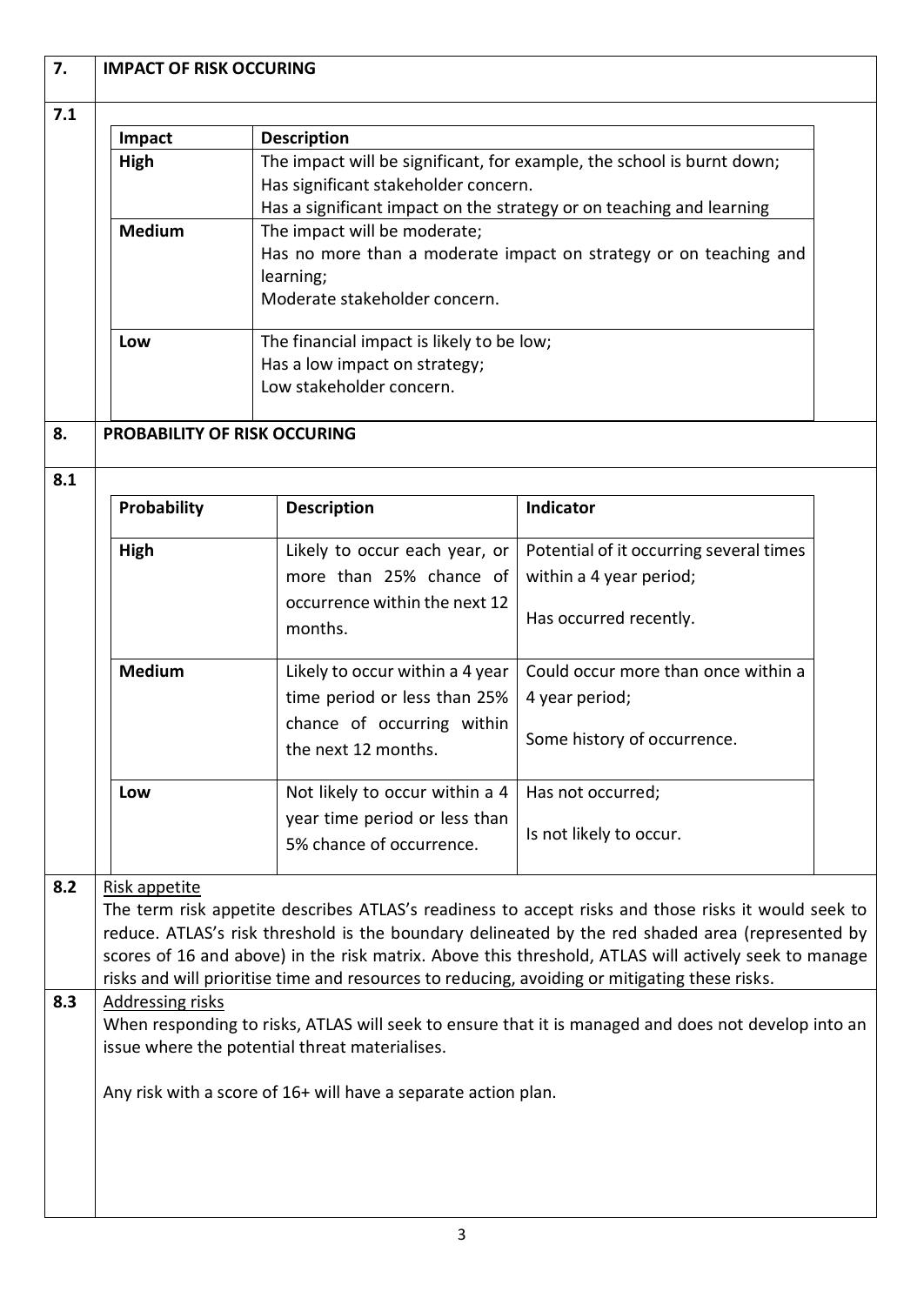|     |                  | ATLAS will adopt one of the 4 risk responses outlined below:                                             |
|-----|------------------|----------------------------------------------------------------------------------------------------------|
|     | <b>Avoid</b>     | Counter measures are put in place that will either stop a problem or threat                              |
|     |                  | occurring or prevent it from having an impact on the business.                                           |
|     | <b>Transfer</b>  | The risk is transferred to a third party, for example through an insurance policy.                       |
|     | <b>Mitigate</b>  | The response actions either reduce the likelihood of a risk developing, or limit                         |
|     |                  | the impact on ATLAS to acceptable levels.                                                                |
|     | Accept           | We accept the possibility that the event might occur, for example because the                            |
|     |                  | cost of the counter measures will outweigh the possible downside, or we                                  |
|     |                  | believe there is only a remote probability of the event occurring.                                       |
| 9.  |                  | RISK REPORTING AND COMMUNICATION                                                                         |
| 9.1 |                  | Business Continuity Planning - Where a risk might impact on the continuing operation of ATLAS or its     |
|     |                  | Academies, the actions to be put in place should the risk occur will be recorded in the Business         |
|     |                  | Continuity Plan. The maintenance of the Business Continuity Plan across all Academies will be the        |
|     |                  | responsibility of the Executive Head teacher.                                                            |
|     |                  |                                                                                                          |
|     |                  | Planning for Emergencies - A number of risks might result in the planning for emergency procedure        |
|     |                  | being implemented. For example, a school minibus crash or a fire at a premises. A procedure for          |
|     |                  | handling emergencies will be maintained and will include, for each Academy, key responsibilities and     |
|     | contact details. |                                                                                                          |
| 9.2 |                  | Specific Risk Policies - Health & Safety Policy. It is the policy of the Trust that all reasonable and   |
|     |                  | practicable measures will be taken to safeguard the health, safety and welfare of all employees,         |
|     |                  | students and all other persons from hazards to health and safety arising out of work activities. This is |
|     |                  | in accordance with the requirements of the Health and Safety at Work Act 1974 and the Management         |
|     |                  | of Health and Safety at Work Regulations 1999. This will include provision of all necessary finances,    |
|     |                  | time and any other resources to meet our legal obligations.                                              |
|     |                  |                                                                                                          |
|     |                  | Within the Policy on Health and Safety, it is the function of management to provide the right            |
|     |                  | circumstances under which work may be carried out safely. In order to facilitate this ATLAS will:        |
|     |                  |                                                                                                          |
|     |                  | Appoint sufficient competent persons to ensure health and safety at work.                                |
|     |                  |                                                                                                          |
|     |                  | Provide and maintain places of work that are safe and free from risks to health.                         |
|     | ٠                | Provide and maintain plant, equipment and procedures that are safe and without risks to                  |
|     | health.          |                                                                                                          |
|     | $\bullet$        | Ensure safety and absence of risk in connection with the handling, operation, storage,                   |
|     |                  | transport and use of articles, equipment, machines or substances.                                        |
|     | $\bullet$        | Provide information, instruction, training and supervision as is necessary, to ensure the                |
|     |                  | competence of its staff in respect of their health and safety at work. All staff and students have       |
|     |                  | a duty to comply with the relevant legislation and to co-operate in efforts made to create safe          |
|     |                  | working conditions. In particular they must:                                                             |
|     | $\bullet$        | Use properly the means and facilities provided to ensure health and safety at work.                      |
|     | $\bullet$        | Not misuse or interfere with anything provided in the interests of health, safety and welfare.           |
|     | $\bullet$        | Not take any action that could endanger themselves or others.                                            |
|     | $\bullet$        | Use equipment, chemicals and machinery in accordance with training and instructions given.               |
|     | $\bullet$        | Inform the appropriate Health and Safety Officer immediately of any situation or matter that             |
|     |                  | represents a serious and immediate danger or a shortcoming in safety precautions.                        |
| 9.3 |                  | Health and Safety Risks will be monitored by an external consultant - Herts County Council, Health and   |
|     |                  | safety. They use the following risk ratings:                                                             |
|     |                  |                                                                                                          |
|     |                  |                                                                                                          |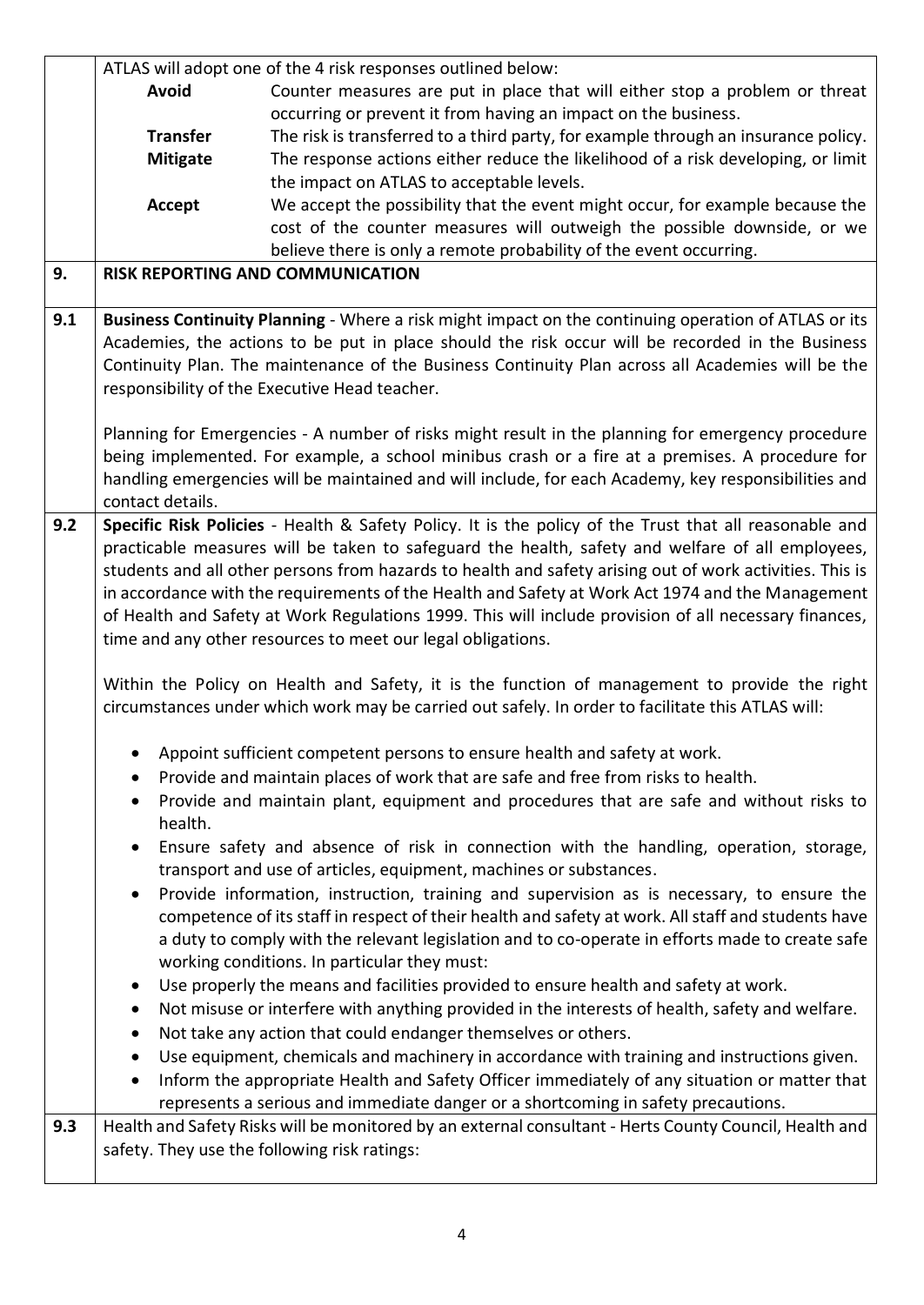|      | "High Risk" relates to the highly probable occurrence of a fatal or major injury or irreversible health                                                                                                                                                                                                                                                                                                                                                                                                                                                                                                                                                                                                                                                                                                                                                                                                                                                                                                                                                                                                                                                                                                                                                                                                                                                                                                                                                                                           |                          |                           |  |
|------|---------------------------------------------------------------------------------------------------------------------------------------------------------------------------------------------------------------------------------------------------------------------------------------------------------------------------------------------------------------------------------------------------------------------------------------------------------------------------------------------------------------------------------------------------------------------------------------------------------------------------------------------------------------------------------------------------------------------------------------------------------------------------------------------------------------------------------------------------------------------------------------------------------------------------------------------------------------------------------------------------------------------------------------------------------------------------------------------------------------------------------------------------------------------------------------------------------------------------------------------------------------------------------------------------------------------------------------------------------------------------------------------------------------------------------------------------------------------------------------------------|--------------------------|---------------------------|--|
|      | effect (Red).<br>"Medium Risk" relates to the possibility of a serious injury or serious health effect (Amber).                                                                                                                                                                                                                                                                                                                                                                                                                                                                                                                                                                                                                                                                                                                                                                                                                                                                                                                                                                                                                                                                                                                                                                                                                                                                                                                                                                                   |                          |                           |  |
|      | "Low Risk" relates to the occurrence of a minor injury or reversible minor health effect (Green).                                                                                                                                                                                                                                                                                                                                                                                                                                                                                                                                                                                                                                                                                                                                                                                                                                                                                                                                                                                                                                                                                                                                                                                                                                                                                                                                                                                                 |                          |                           |  |
|      |                                                                                                                                                                                                                                                                                                                                                                                                                                                                                                                                                                                                                                                                                                                                                                                                                                                                                                                                                                                                                                                                                                                                                                                                                                                                                                                                                                                                                                                                                                   |                          |                           |  |
|      |                                                                                                                                                                                                                                                                                                                                                                                                                                                                                                                                                                                                                                                                                                                                                                                                                                                                                                                                                                                                                                                                                                                                                                                                                                                                                                                                                                                                                                                                                                   |                          |                           |  |
|      |                                                                                                                                                                                                                                                                                                                                                                                                                                                                                                                                                                                                                                                                                                                                                                                                                                                                                                                                                                                                                                                                                                                                                                                                                                                                                                                                                                                                                                                                                                   |                          |                           |  |
|      | <b>HIGH RISK</b>                                                                                                                                                                                                                                                                                                                                                                                                                                                                                                                                                                                                                                                                                                                                                                                                                                                                                                                                                                                                                                                                                                                                                                                                                                                                                                                                                                                                                                                                                  | <b>MEDIUM RISK</b>       | <b>LOWER RISK</b>         |  |
|      |                                                                                                                                                                                                                                                                                                                                                                                                                                                                                                                                                                                                                                                                                                                                                                                                                                                                                                                                                                                                                                                                                                                                                                                                                                                                                                                                                                                                                                                                                                   |                          |                           |  |
|      |                                                                                                                                                                                                                                                                                                                                                                                                                                                                                                                                                                                                                                                                                                                                                                                                                                                                                                                                                                                                                                                                                                                                                                                                                                                                                                                                                                                                                                                                                                   |                          |                           |  |
|      | <b>Immediate Action</b>                                                                                                                                                                                                                                                                                                                                                                                                                                                                                                                                                                                                                                                                                                                                                                                                                                                                                                                                                                                                                                                                                                                                                                                                                                                                                                                                                                                                                                                                           | <b>Short Term Action</b> | <b>Longer Term Action</b> |  |
|      |                                                                                                                                                                                                                                                                                                                                                                                                                                                                                                                                                                                                                                                                                                                                                                                                                                                                                                                                                                                                                                                                                                                                                                                                                                                                                                                                                                                                                                                                                                   |                          |                           |  |
|      | <b>Required</b>                                                                                                                                                                                                                                                                                                                                                                                                                                                                                                                                                                                                                                                                                                                                                                                                                                                                                                                                                                                                                                                                                                                                                                                                                                                                                                                                                                                                                                                                                   | <b>Required</b>          | Required                  |  |
|      |                                                                                                                                                                                                                                                                                                                                                                                                                                                                                                                                                                                                                                                                                                                                                                                                                                                                                                                                                                                                                                                                                                                                                                                                                                                                                                                                                                                                                                                                                                   |                          |                           |  |
|      |                                                                                                                                                                                                                                                                                                                                                                                                                                                                                                                                                                                                                                                                                                                                                                                                                                                                                                                                                                                                                                                                                                                                                                                                                                                                                                                                                                                                                                                                                                   |                          |                           |  |
|      |                                                                                                                                                                                                                                                                                                                                                                                                                                                                                                                                                                                                                                                                                                                                                                                                                                                                                                                                                                                                                                                                                                                                                                                                                                                                                                                                                                                                                                                                                                   |                          |                           |  |
|      | <b>Required Actions Identified</b>                                                                                                                                                                                                                                                                                                                                                                                                                                                                                                                                                                                                                                                                                                                                                                                                                                                                                                                                                                                                                                                                                                                                                                                                                                                                                                                                                                                                                                                                | <b>Required Actions</b>  | <b>Required Actions</b>   |  |
|      |                                                                                                                                                                                                                                                                                                                                                                                                                                                                                                                                                                                                                                                                                                                                                                                                                                                                                                                                                                                                                                                                                                                                                                                                                                                                                                                                                                                                                                                                                                   | Identified               | Identified                |  |
|      |                                                                                                                                                                                                                                                                                                                                                                                                                                                                                                                                                                                                                                                                                                                                                                                                                                                                                                                                                                                                                                                                                                                                                                                                                                                                                                                                                                                                                                                                                                   |                          |                           |  |
|      | $16+$                                                                                                                                                                                                                                                                                                                                                                                                                                                                                                                                                                                                                                                                                                                                                                                                                                                                                                                                                                                                                                                                                                                                                                                                                                                                                                                                                                                                                                                                                             | $9 - 15$                 | $1 - 8$                   |  |
|      |                                                                                                                                                                                                                                                                                                                                                                                                                                                                                                                                                                                                                                                                                                                                                                                                                                                                                                                                                                                                                                                                                                                                                                                                                                                                                                                                                                                                                                                                                                   |                          |                           |  |
|      |                                                                                                                                                                                                                                                                                                                                                                                                                                                                                                                                                                                                                                                                                                                                                                                                                                                                                                                                                                                                                                                                                                                                                                                                                                                                                                                                                                                                                                                                                                   |                          |                           |  |
| 10.  | The Policy on Health and Safety also contains details of the chain of responsibility and these are<br>contained in the organisation section. Responsibilities for all levels of employees and students are to<br>be explained in their induction training. Information on the instructions or compliance with applicable<br>regulations and codes of practice or specific hazards are contained in the arrangements section of the<br>Health and Safety Policy. Training will be given to specific employees on how to meet the<br>responsibilities placed on them. The co-operation of every employee and student is necessary to<br>enable excellent standards wherever possible. The Health and Safety Policy will be reviewed and<br>procedures will be audited as and when required and at regular intervals not exceeding 24 months.<br>An audit will be completed by a competent person and aims to provide an objective view of the state<br>of health and safety arrangements. A written summary of the annual audit findings will be submitted<br>and copies given to respective officers and Trustees with responsibility. An annual report containing a<br>summary of main findings will be submitted to the Board in a health and safety report by the EHT.<br>The aim of reporting risk is to provide assurance to the Trustees, Executives and Auditors that<br>academies are effectively managing its risks and has a robust system of internal controls.<br><b>RISK REGISTER</b> |                          |                           |  |
|      |                                                                                                                                                                                                                                                                                                                                                                                                                                                                                                                                                                                                                                                                                                                                                                                                                                                                                                                                                                                                                                                                                                                                                                                                                                                                                                                                                                                                                                                                                                   |                          |                           |  |
| 10.1 | The reporting mechanism will be ATLAS's Risk Register. This will highlight the key risks facing ATLAS,<br>as well as a breakdown for each key strategic aim. The Risk Register will be monitored by the Trustees<br>on a termly basis.                                                                                                                                                                                                                                                                                                                                                                                                                                                                                                                                                                                                                                                                                                                                                                                                                                                                                                                                                                                                                                                                                                                                                                                                                                                            |                          |                           |  |
|      | Any significant changes in risk impact or probability, or the occurrence of an event which raises the<br>profile of a risk will be recorded on the risk register as it occurs. Any new or increased risks identified<br>by Executive Team, Trustees or raised by a member of staff will be evaluated and, if appropriate,<br>recorded in the Risk Register. See Appendix 2.                                                                                                                                                                                                                                                                                                                                                                                                                                                                                                                                                                                                                                                                                                                                                                                                                                                                                                                                                                                                                                                                                                                       |                          |                           |  |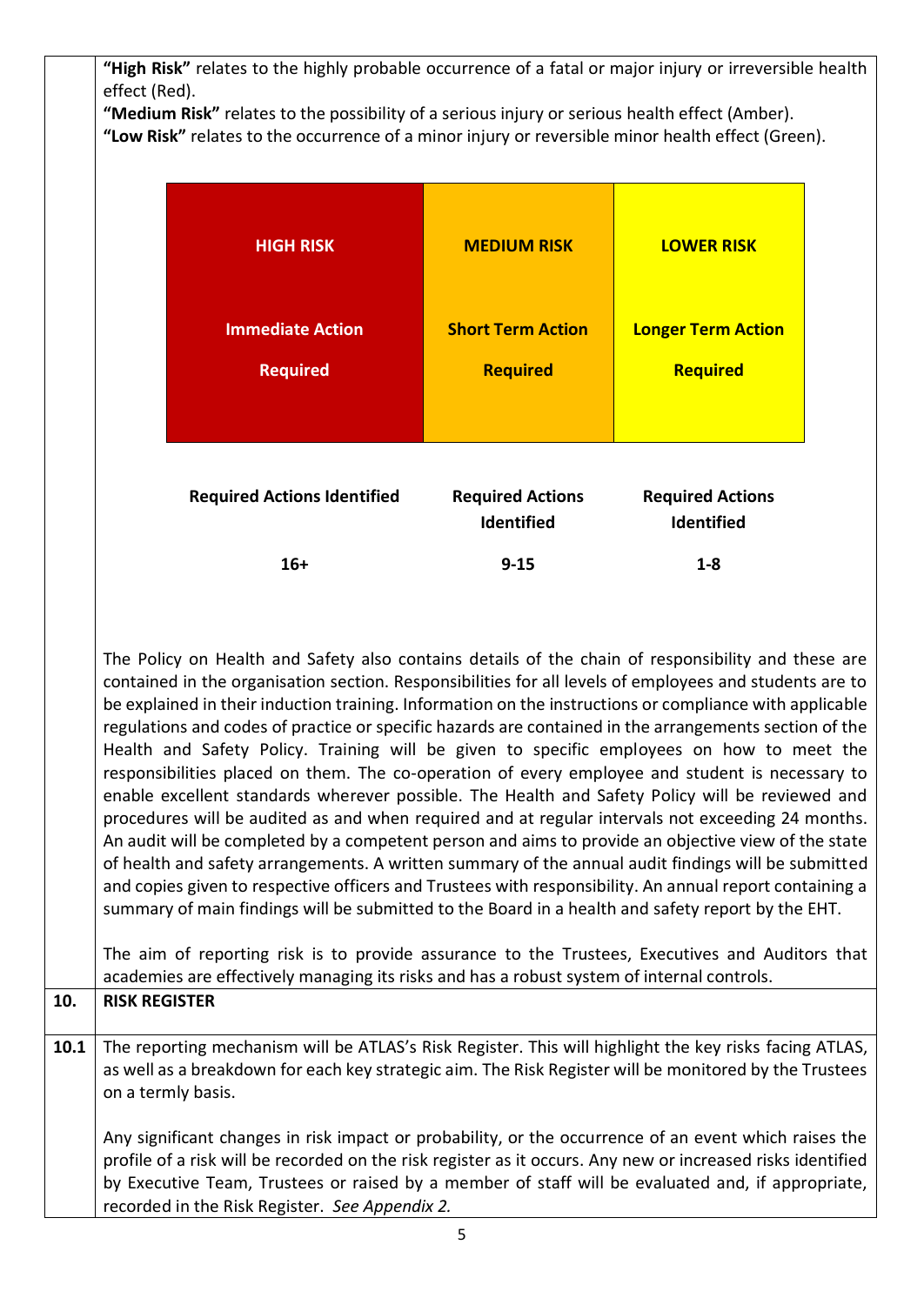| 10.2 | <b>Communicating Risks</b>                                                                              |  |  |  |
|------|---------------------------------------------------------------------------------------------------------|--|--|--|
|      | The Trustees monitor the risk register each term. The EHT will ensure that any perceived new or         |  |  |  |
|      | increased risks or significant failure of risk management control measures are considered and reported  |  |  |  |
|      | to the Trust Board, along with a summary of actions taken.                                              |  |  |  |
|      |                                                                                                         |  |  |  |
|      | All Directors Executive/Non-Executive will endeavour to raise awareness that risk management is a       |  |  |  |
|      | part of ATLAS's culture and seek to ensure that:                                                        |  |  |  |
|      | individual members of staff are aware of their accountability for individual risks;<br>$\bullet$        |  |  |  |
|      | individuals report promptly to senior management any perceived new risks or failure of                  |  |  |  |
|      | existing control measures.                                                                              |  |  |  |
| 10.3 | <b>Annual Risk Review and Assessment</b>                                                                |  |  |  |
|      | The Internal Auditor review provides an annual assessment of the effectiveness of the trust's           |  |  |  |
|      | management of risk as part of the Governance and Risk audit.                                            |  |  |  |
|      |                                                                                                         |  |  |  |
|      | The EHT will prepare an annual review of risk for the Trustees in the autumn term. This will enable the |  |  |  |
|      | EHT to report to the Trustees on:                                                                       |  |  |  |
|      |                                                                                                         |  |  |  |
|      | The significant risks facing the Trust;                                                                 |  |  |  |
|      | The effectiveness of the risk management processes;<br>$\bullet$                                        |  |  |  |
|      | That the Academy has published a risk management strategy covering risk management<br>$\bullet$         |  |  |  |
|      | philosophy and responsibilities.                                                                        |  |  |  |
| 11.  | <b>Areas for improvement</b>                                                                            |  |  |  |
| 11.1 | Categories of Risk                                                                                      |  |  |  |
|      | The risk categories defined by the Treasury are set out below for reference                             |  |  |  |
|      | • External Risks                                                                                        |  |  |  |
|      | Risks arising from the external environment, not wholly within the organisation's                       |  |  |  |
|      | control, but where action can be taken to mitigate the risk                                             |  |  |  |
|      | • Political                                                                                             |  |  |  |
|      |                                                                                                         |  |  |  |
|      | Political constraints such as change of government                                                      |  |  |  |
|      | • Economic                                                                                              |  |  |  |
|      | Interest rates, exchange rates, inflation                                                               |  |  |  |
|      | · Socio Cultural Demographic                                                                            |  |  |  |
|      | Change affecting demand for services                                                                    |  |  |  |
|      | Change of stakeholder expectations                                                                      |  |  |  |
|      | • Technological                                                                                         |  |  |  |
|      | Obsolescence of current systems                                                                         |  |  |  |
|      | Procurement and best use of technology to achieve objectives                                            |  |  |  |
|      | • Legal / Regulatory                                                                                    |  |  |  |
|      | Laws and regulations which impose requirements (e.g. health & safety and employment                     |  |  |  |
|      | legislation)                                                                                            |  |  |  |
|      | • Environmental                                                                                         |  |  |  |
|      | The need for buildings to comply with changing standards (e.g. energy efficiency)                       |  |  |  |
|      | equipment to comply with changing standards                                                             |  |  |  |
| 11.2 | <b>Strategic/Operational Risks</b>                                                                      |  |  |  |
|      | Risk relating to delivery of current activities, building capacity and capability                       |  |  |  |
|      | Operations capacity and capability to achieve objectives; procedures employed                           |  |  |  |
|      | Service/Project Delivery failure to deliver the agreed service                                          |  |  |  |
|      | <b>Resources</b>                                                                                        |  |  |  |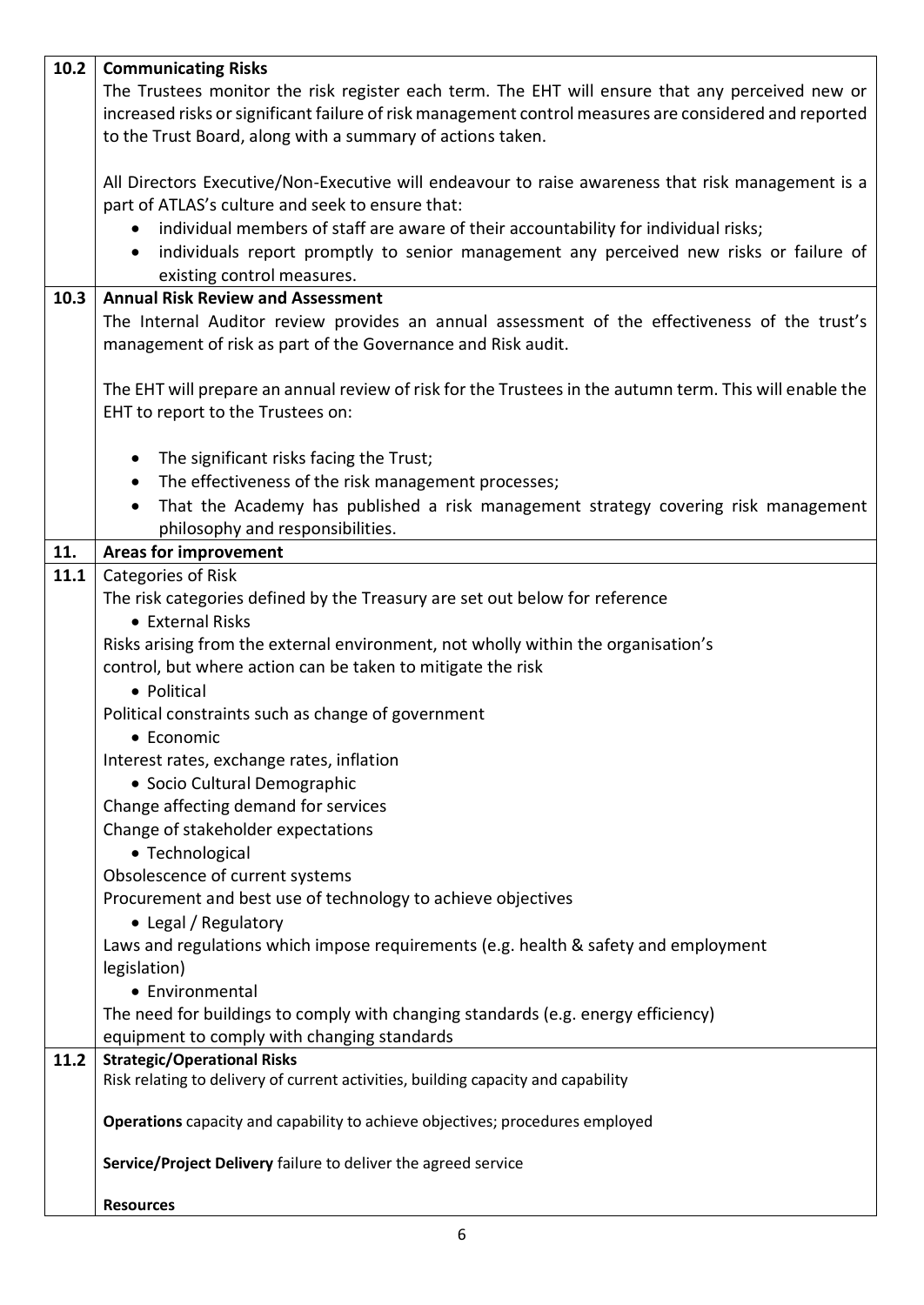|      | Financial - availability and allocation of funding; poor budget management<br>Physical - security against loss, damage and theft of physical assets, and fraud including identification of areas                                                 |
|------|--------------------------------------------------------------------------------------------------------------------------------------------------------------------------------------------------------------------------------------------------|
|      | which can be insured                                                                                                                                                                                                                             |
|      | Human - availability, retention, skills and capacity of staff Information - adequacy of information for decision<br>making; security of information against loss, damage, theft and fraud                                                        |
|      |                                                                                                                                                                                                                                                  |
|      | Relationships - threats to relationships with delivery partners; customer satisfaction; accountability<br>(particularly to Parliament)                                                                                                           |
|      | Such relationships include ICT Support Contract, Utilities Suppliers, providers of maintenance contracts for<br>facilities, including fire and intruder alarms etc.                                                                              |
|      |                                                                                                                                                                                                                                                  |
|      | Reputation - confidence and trust which stakeholders have in the organisation                                                                                                                                                                    |
|      | Governance - propriety and regularity; compliance with relevant requirements; ethical considerations                                                                                                                                             |
|      | Scanning - failure to identify threats and opportunities                                                                                                                                                                                         |
|      | Resilience - capacity of accommodation, systems and ICT to withstand adverse impacts and crises; contingency                                                                                                                                     |
|      | planning and disaster recovery (e.g. fire, flood, failure of power supply, failure of transport systems)                                                                                                                                         |
| 11.3 | <b>Change Risk</b>                                                                                                                                                                                                                               |
|      | Created by decisions to pursue new endeavours beyond current capability                                                                                                                                                                          |
|      | Public Sector Targets - new funding regime/formulae being applied to GAG funding                                                                                                                                                                 |
|      | Change Programmes - programmes for organisational or cultural change threaten current capacity to deliver<br>as well as providing opportunity to enhance capacity, for example the RSC requests the Trust to absorb several<br>academies at once |
|      | New Projects - making optimal decisions/prioritising between new activities that are competing for resources<br>(example for a MAT would be capacity to manage new conversions), for example allocation capital grant monies                     |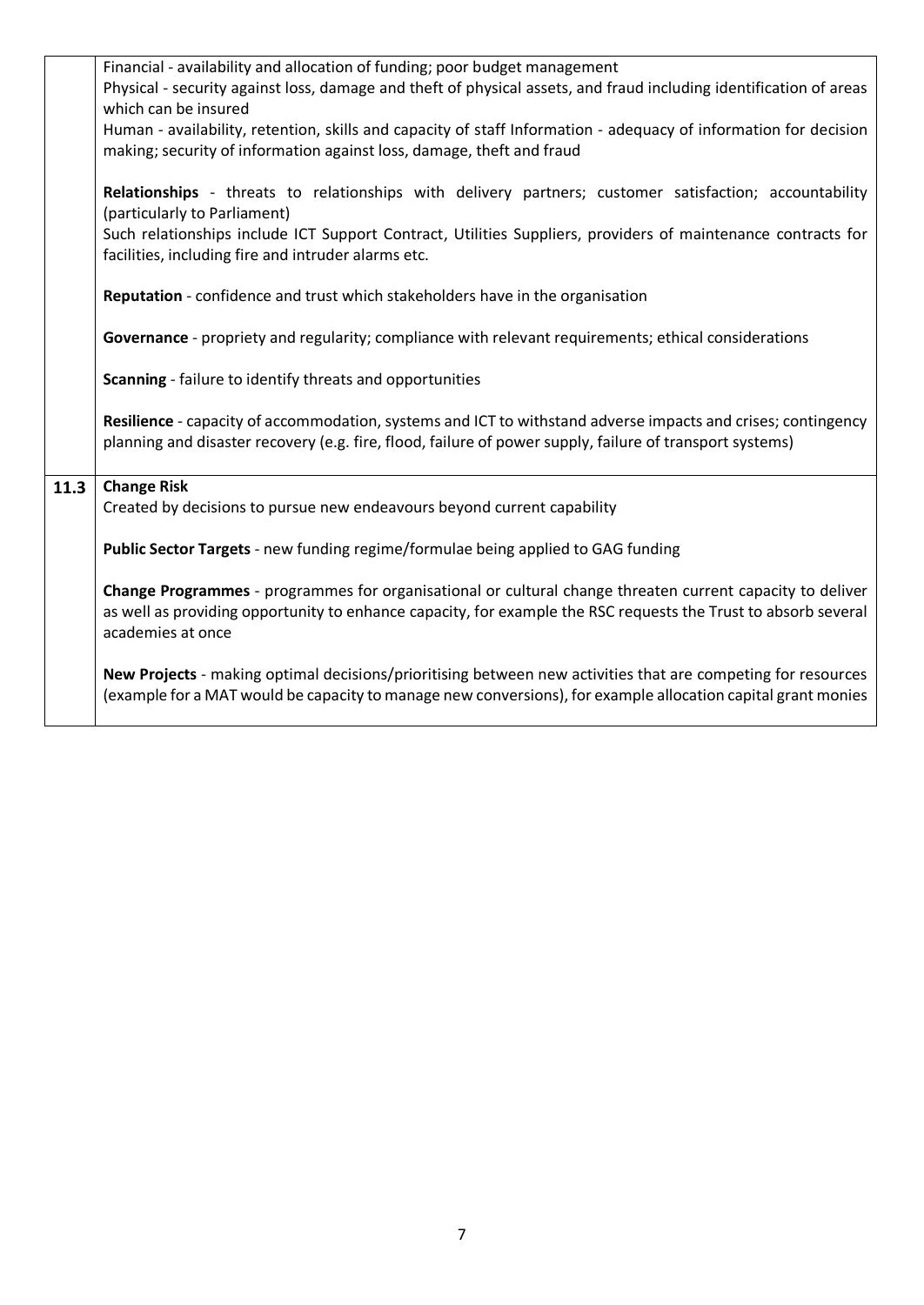*Appendix 1*

## Critical Incident Procedure

General Incident Response

Communication to Stakeholders



media